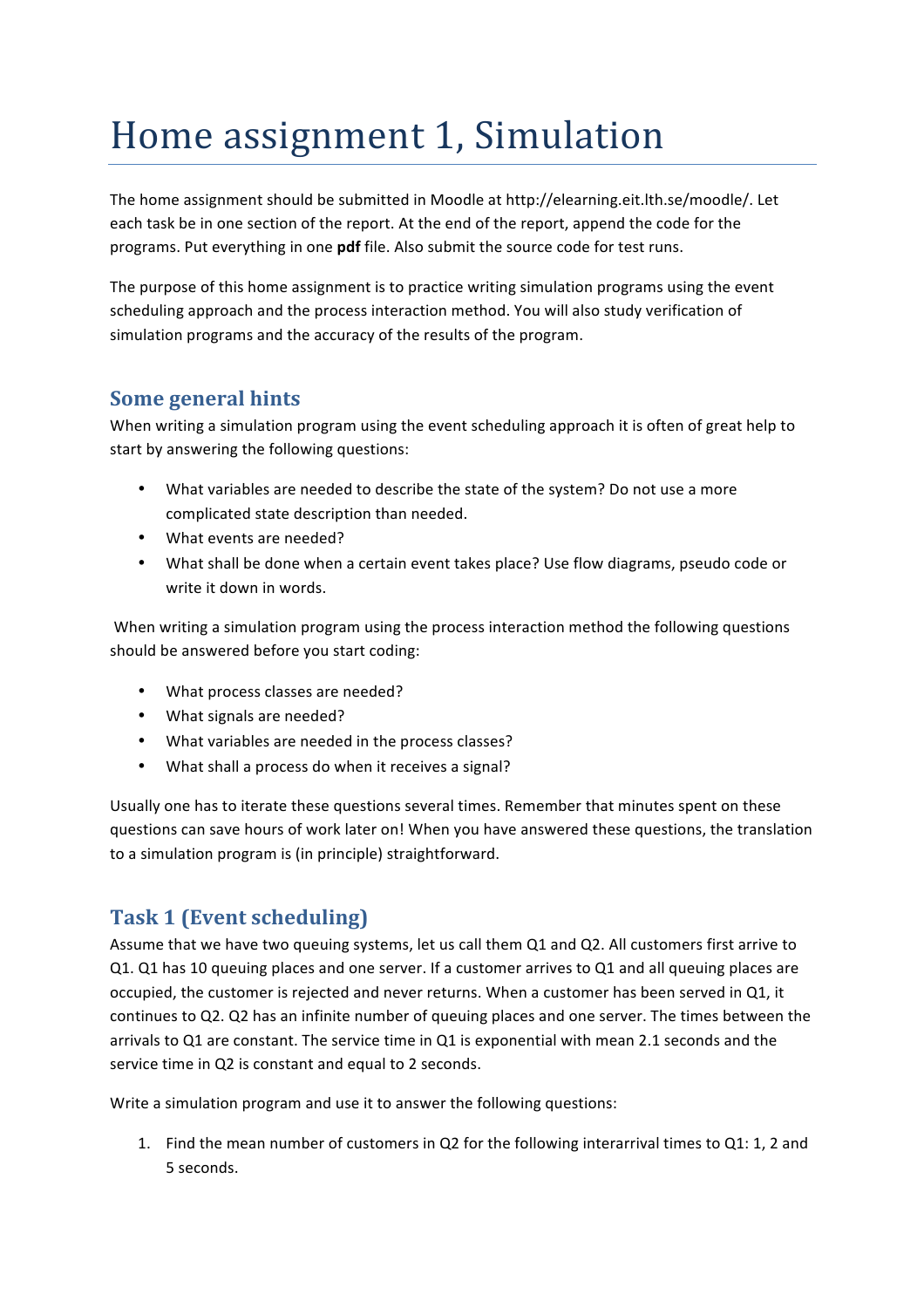2. For interarrival times in question 1 you should also find the probability that a customer is rejected at Q1.

Let the times between measurements of the number of customers in Q2 be exponentially distributed with mean 5 seconds and make at least 1000 measurements.

# **Task 2 (event scheduling)**

We shall study a model that can be used to investigate the capacity of the control processor in a switch in a network. A request for the establishment of a new virtual connection that arrives to the switch generates a job of type A. If that job has to wait for other jobs it is put in a buffer. Finally the job is executed and the connection is established. When the connection shall be taken down, a new job is generated. The jobs that tear down connections (jobs of type B) have a higher priority than jobs of type A. Thus, when a job has been served, one first looks if there are any jobs of type B in the buffer. If there are the processor starts to serve one of the jobs of type B. If there are no jobs of type B in the buffer, the processor can start to serve jobs of type A if there are any. A job that is being served is never interrupted. The model is illustrated in the figure below:



We assume that requests for the establishment of a connection arrive to the switch as a Poisson process of rate  $\lambda$ , i.e. the times between arrivals are exponentially distributed. Each request generates a job of type A. This job represents the work that must be done at the establishment of a connection and has a constant service time  $x_A$ . After that the job is put in a delay of constant length  $d$  that represents the lifetime of the connection. After the delay the job is put in the queue again, now as a job of type B. Finally it gets one more service, which models the teardown of the connection. This second service time is constant with length  $x_B$ . After the second service the job leaves the system.

We assume that the buffer has an infinite number of places. The parameters have the following values:  $\lambda = 150 s^{-1}$ ,  $x_A = 0.002 s$ ,  $x_B = 0.004 s$  and  $d = 1 s$ .

You shall write a simulation program for this model and answer the questions below. In all questions, let the time between measurements be 0.1 seconds and collect 1000 samples.

- 1. Find the mean number of jobs in the buffer for the system above.
- 2. Let the delay distribution be exponential instead of always having the same value, but let its mean still be 1 s. What is now the mean number of jobs in the buffer?
- 3. Let the distribution be of constant length = 1 s again. Change the priorities so that jobs of type A have the higher priority. What is now the mean number of jobs in the buffer?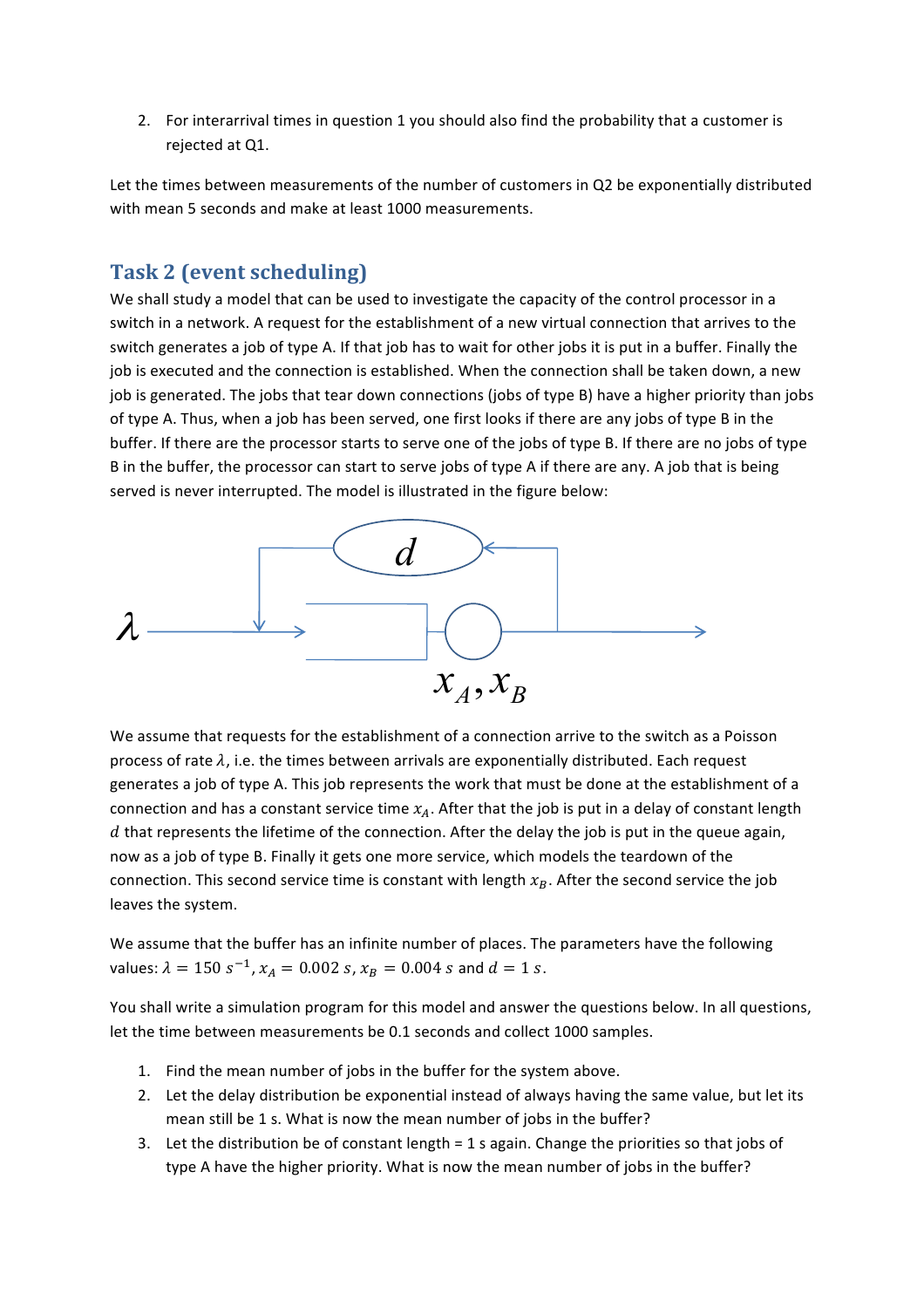4. Explain the differences! It might help to plot the number of customers as a function of time using matlab.

# **Task 3 (event scheduling)**

In this task you shall compare results from simulation programs to analytical results obtained by queuing theory. We shall study two connected queuing systems (a queuing network) as shown below:



Both queues have an infinite number of buffer places, i.e. customers are never rejected. The service times in the queues have an exponential distribution with mean 1. We also assume that the times between arrivals to the first queue are exponentially distributed (the means are given below). Assume the following:

*x* = mean time between arrivals

 $T =$  the mean time of a customer from the arrival to the first queue to the departure from the second

*N*= mean number of customers in both the queues

Then one can derive the following formulas:

$$
N = \frac{2}{x-1}
$$

and

$$
T = \frac{2x}{x - 1}
$$

Do the following:

- 1. Modify the simulation program written for the first task in this home assignment so that it simulates this system instead.
- 2. For the mean arrival times 2, 1.5 and 1.1 simulate the system and measure:
	- a. the mean number of customers in the queuing network
	- b. the mean time a customer spends in the queuing network
- 3. Compare the simulation results to the formulas above!

#### **Task 4 (event scheduling)**

Here you shall study the transient phase of a simulation and use the matlab routine corr described in the lecture to find confidence intervals.

The system you shall simulate works as follows: arrivals come to the system in accordance with a Poisson process of rate  $\lambda$  per second. There are n servers in the system. The service time of a customer is  $x$  seconds. There is no buffer in the system, which means that if all servers are busy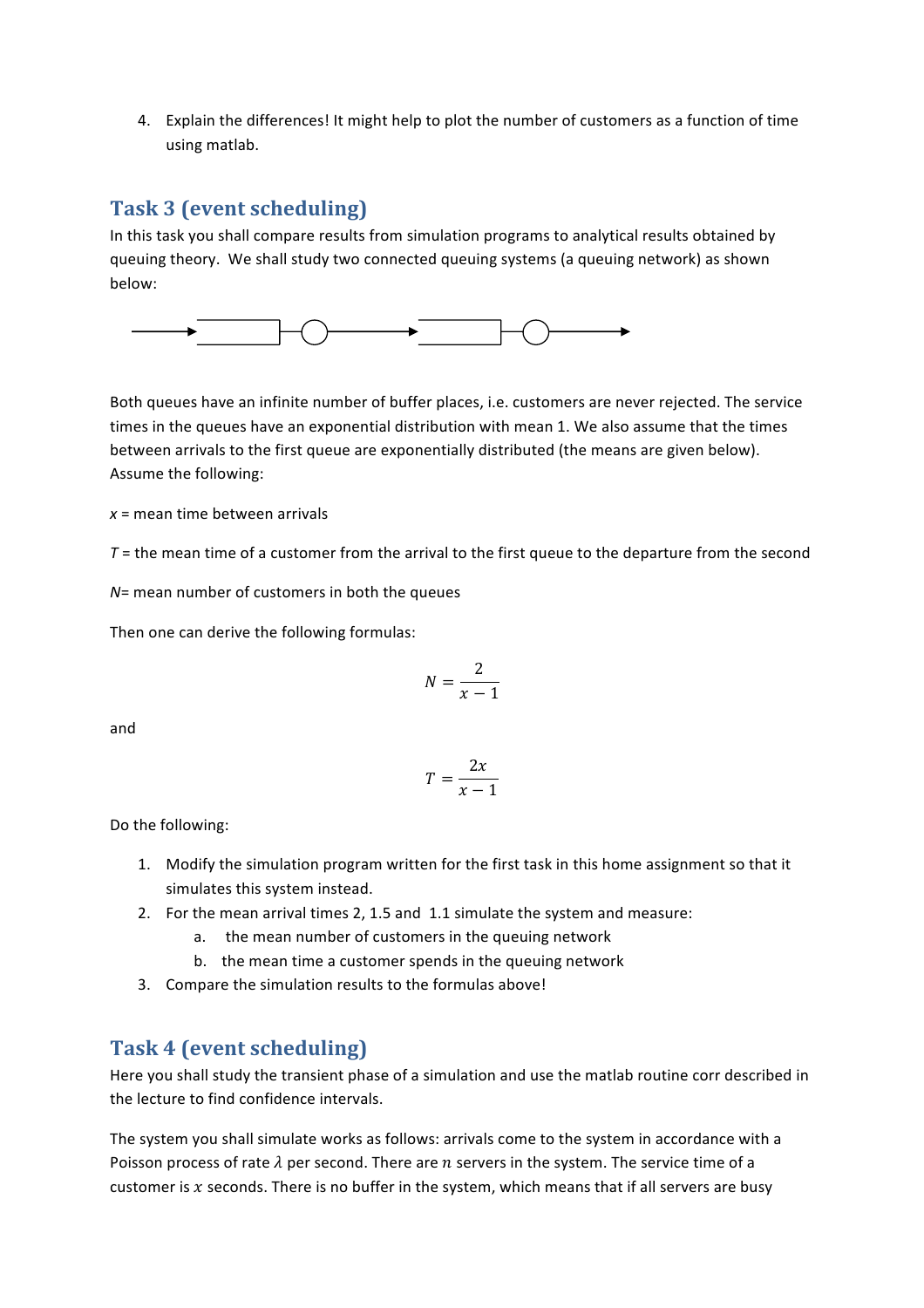when a customer arrives the customer is rejected. We also set  $T =$  the time between measurements and  $M =$  number of measurements that should be done. Write a simulation program for this system and do the following:

- 1. Let  $N = 1000$ ,  $x = 100$ ,  $\lambda = 8$ ,  $T = 1$  and  $M = 1000$ . Write the number of customers in the system at each measurement in a file and use matlab to plot the number in the system versus the measurement. Use the command 'load' to read a file into matlab and then 'plot' to plot the data. How long is approximately the transient phase?
- 2. Run the program again but change x to 10 and increase  $\lambda$  to 80. How long is the transient phase now? Observe that the mean number of customers in equilibrium is the same as in 1 above.
- 3. Now increase x to 200 and reduce  $\lambda$  to 4. How long is the transient phase in this case? Observe that the mean number of customers in equilibrium is the same as in 1 and 2 just above.
- 4. Now we shall see how the number of measurements and the distance between them affects the accuracy of the simulation. In 4, 5 and 6 we set  $n = 100$ ,  $x = 10$  and  $\lambda = 4$  but we let T and M vary. First let  $T = 4$  and  $M = 1000$  and find the length of the 95 % confidence interval.
- 5. It is tempting to make the times between measurements shorter. Let  $T = 1$  and  $M = 4000$ . How long will the confidence interval be? Explain the result.
- 6. Let now  $T = 4$  again and let  $M = 4000$ . How long is the confidence interval? Explain the result.

#### **Task 5 (process interaction)**

You shall study load sharing among a number of service stations. Examples of this can be found in web servers, communication networks and logistic systems. Each service station has a server and a buffer. All items that arrive to the system first come to a dispatcher. The dispatcher chooses to which service station an item shall be sent. See the figure:



There are 5 queuing systems. The service times exponentially distributed with mean 0.5 second in all the queuing systems. The dispatcher can chose to which queue it shall send a new job to in one of the following ways:

i. Random, which means that with equal probability one of the queuing systems is chosen.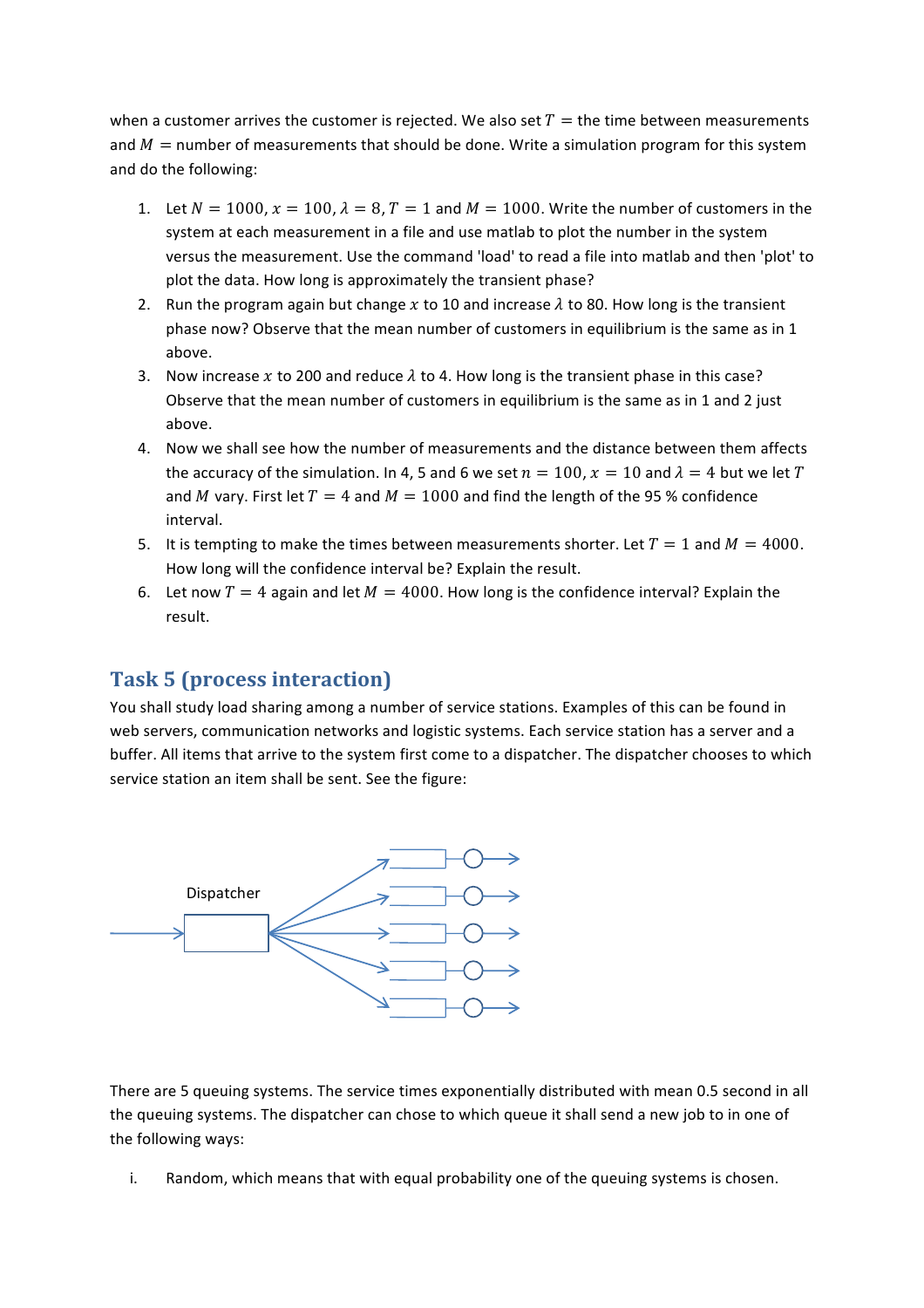- ii. Round robin, which means that the first customer is sent to queuing system 1, the second to 2... the fifth to 5 and after that the next one is sent to 1 etc.
- iii. We send the job to the queuing system with the smallest number of jobs, if there is more than one system with the smallest number of jobs one of them is chosen randomly with equal probability.

The time between the arrivals to the dispatcher have a uniform distribution. The time used by the dispatcher to choose between the queuing systems is very small so we assume that it is 0.

You shall do the following:

- 1. Write a simulation program for the system above. All three algorithms for load distribution above shall be implemented.
- 2. Verify your program using little's theorem for all three algorithms above. Do that for a mean arrival time of 0.12 seconds.
- 3. Find the mean number of jobs in the queuing systems for all the algorithms and the following mean arrival times to the dispatcher: 0.11, 0.15 and 2.00 seconds. Which is the best algorithm?

Simulate the system for at least 100 000 seconds.

#### **Task 6 (any method)**

Consider a pharmacist who is thinking of setting up a pharmacy where he will fill prescriptions. He plans to open at 9.00 every weekday. No new prescriptions are accepted after 17.00. During the opening hours customers come according to a Poisson process with rate 4 per hour. The time it takes to fill a prescription is uniformly distributed between 10 and 20 minutes. The prescriptions are always handled in a FIFO manner. After 17.00 he has to continue working until all prescriptions that have arrived during the day are filled in. Use simulation to answer the following questions:

- a) What is the average time when his work will have finished every day?
- b) What is the average time from the arrival of a prescription until it has been filled in?

Observe that you have to simulate many working days to be able to answer the questions! Simulate at least 1000 working days.

#### **Task 7 (any method)**

Assume that we have a system that consists of five components; each one of them has a uniformly distributed life length in the interval from 1 to 5. We also assume that if component 1 breaks down, also component 2 and 5 breaks down and if component 3 breaks down also component 4 breaks down. There are no other dependencies between the life lengths of the components. The system works as long as at least one component works. Find the mean time until the system breaks down. Simulate at least 1000 "runs" of the system.